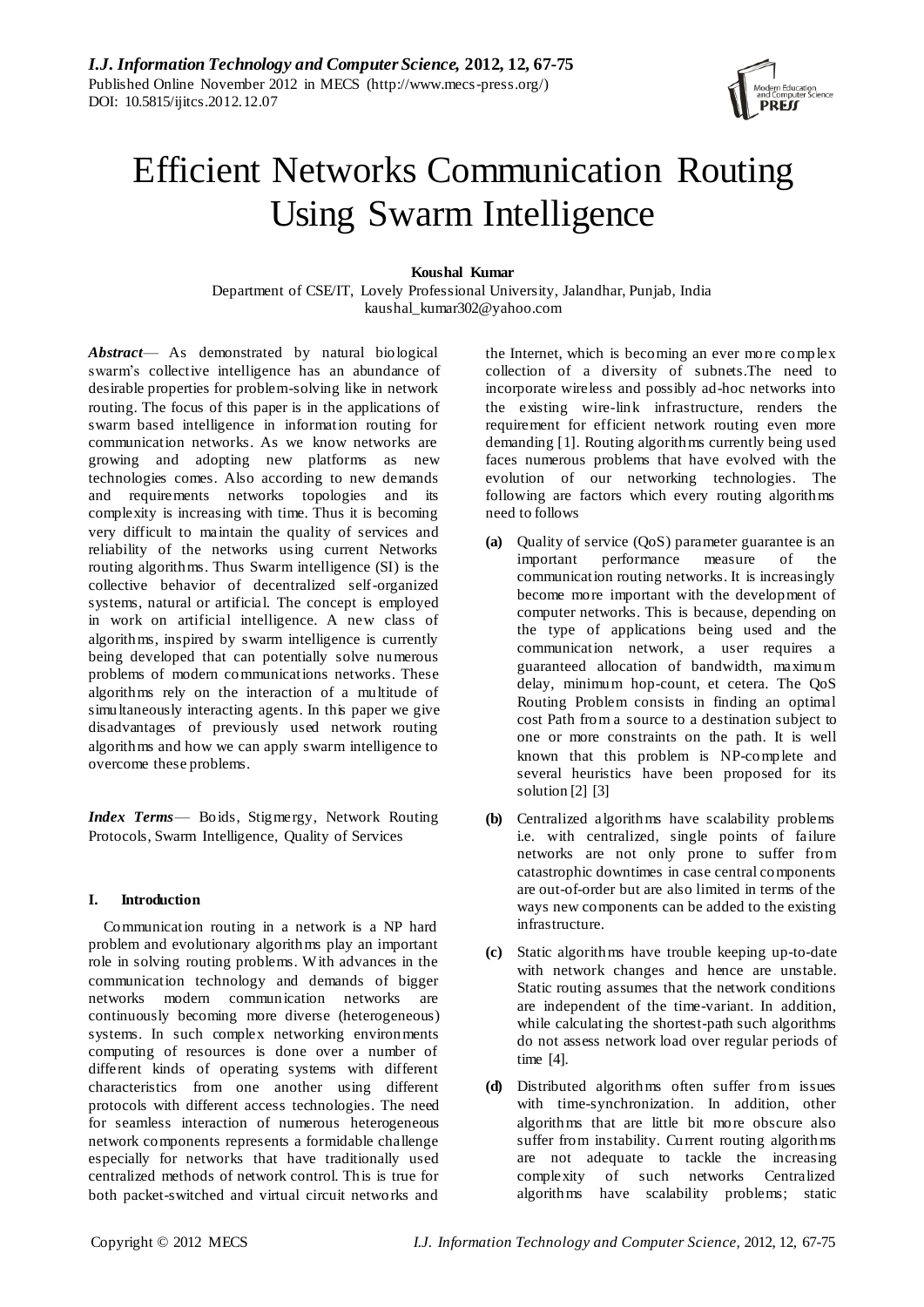algorithms have trouble keeping up-to-date with network changes; and other distributed and dynamic algorithms have oscillations and stability problems [5]. Swarm intelligence routing techniques are geared towards providing an alternative approach to tackle issues with the traditional forms of communication networks. Swarm intelligence is the collective behavior from a group of social insects, namely ant, birds, etc., where the agents (ants) communicate in the system either directly or indirectly using a distributed problem solving approach. This approach supports an optimized routing design, avoids stagnation, and prevents centralization of the network nodes [6]. The agents used in Swarm Intelligence (SI) uses mobile network management agents. These agents (boids) are autonomous, proactive and reactive, and have capabilities to adopt, co-operate and move intelligently from one location to another within the communication network. One such biological adaptation known as 'stigmergy' is used in swarm intelligence to allow agent interaction and co-ordination. The principle philosophy behind this notion is that the trace left behind in the environment by an agent simulates the next action by the same or different agents. This paper is organized in following pattern. In

Unit 2 we have discussed the issues with currently used routing algorithms; in unit 3 we discussed the main principle behind swarm intelligence, in unit 4 we describes how swarm intelligence used in problem solving and its importance, in unit 5 we discussed the algorithms that uses swarm intelligence in its functioning. Finally we come to the conclusion part in unit 6 and unit 7 describes Future works.

# **II. Issues with Currently Implemented Routing Algorithms**

As mentioned in the introduction part of paper routing algorithms can be classified into following types.

- A) Static routing algorithms
- B) Dynamic routing algorithms
- C) Centralized routing algorithms
- D) Distributed routing algorithms

**Static Routing Algorithms:** Static routing algorithms are only suitable for very s mall kinds of networks. Static routing manually sets up the optimal paths between source and destinations paths. Algorithms that use static routes are simple to design and work well in environments where network traffic is relatively predictable and where network design is relatively simple. Static routing is not really a routing protocol. The main issue with static routing is the process of manually entering routes into a device's routing table

via a configuration file that is loaded when the routing device starts up. As an alternative, these routes can be entered by a network administrator who configures the routes manually. Since these manually configured routes don't change after they are configured (unless a human changes them) they are called 'static' routes. Static routing is also called non adaptive routing.

**Dynamic Routing Algorithms:** Dynamic routing protocols are supported by software applications running on the routing device (the router) which dynamically learn network destinations and how to get to them and also advertise those destinations to other routers. This advertisement function allows all the routers to learn about all the destination networks that exist and how to those networks. However dynamic routing solve many of the problems which occurs in static routing but still some issues are present in dynamic routing algorithms like, routers may need more CPU and RAM to hold routing tables and calculate dynamic routes and Dynamic routing protocols will introduce complexity to your network.

**Centralized Routing Algorithms:** Centralized routing model is a routing model in which routing is centrally carried out using a centralized database. In other words, the routing table is kept at a single "central" node, which should be consulted when other nodes need to make a routing decision. The major problem with centralized routing is if central node fails during communication the whole system gets shut down and networks performance degrades.



Fig. 1: Architecture of centralized routing

**Distributed Routing Algorithms:** In distributed routing model, each node keeps a separate routing table. The routing function is calculated in routers or nodes as packets travel across the network. Headers contain only destination address, used by routers to select output channel(s). Each router knows only its neighborhood, since the designer has encoded the whole topology distributively into individual routers. Distributed routing is especially favorable in symmetric or regular topologies, since all routers use the same routing algorithm. Routing algorithms can also be classified as minimal or non-minimal. Minimal routing allows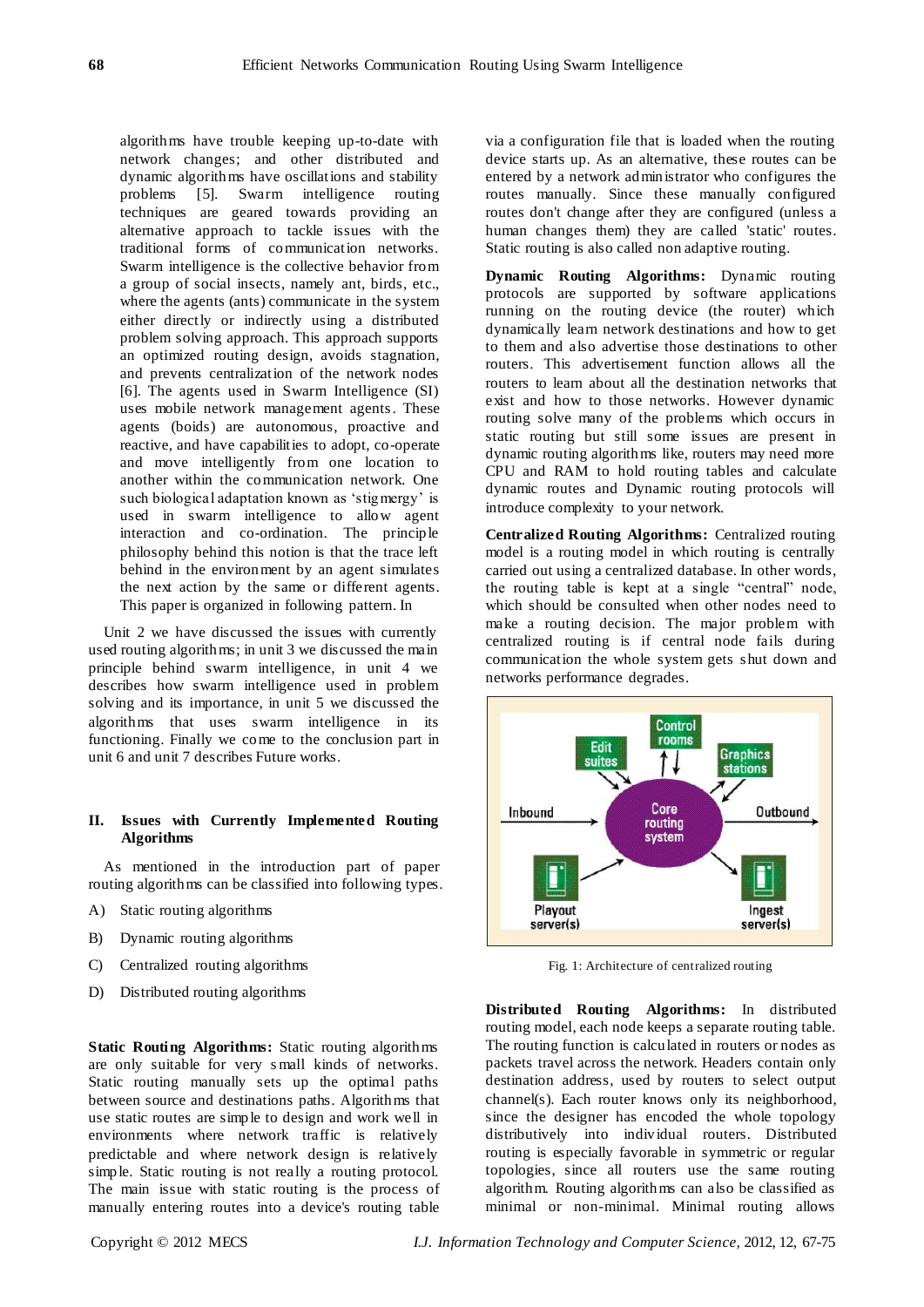packets to follow only minimal cost paths, while nonminimal routing allows more flexibility in choosing the path by utilizing other heuristics [7]. Minimal routing algorithms are further sub-divided into optimal routing and shortest-path routing algorithms. The former aims to optimize the mean flow of the entire-network while the goal of the latter is to find the minimum-cost path between two nodes.

### **III. Principles of Swarm Intelligence**

Swarm Intelligence (SI) is an innovative distributed intelligent paradigm for solving optimization problems that originally took its inspiration from the biological examples by swarming, flocking and herding phenomena in vertebrates [8]. The idea of swarm based intelligence was first introduced by Gerardo Beni and Jing Wang in 1989, in the context of cellular robotic systems. Swarm Intelligence appears in biological swarms of certain insect species. It gives rise to complex and often intelligent behavior through complex interaction of thousands of autonomous swarm members. Interaction is based on primitive instincts with no supervision. The end result is accomplishment of very complex forms of social behavior and fulfillment of a number of optimization and other tasks [9].The main principle behind the interactions between the members of the swarm is called 'stigmergy', or communication through the environment. The principle of stigmergy implies the interaction of simple agents through a common medium with no central control. This principle implies that querying individual agents tells one little or nothing about the emergent properties of the system. Consequently, simulation is often used to understand the emergent dynamics of stigmergic systems [10]. Stigmergic systems are typically stochastic in nature; individual actions being chosen probabilistically from a limited behavioral repertoire. Actions performed by individual agents change the nature of the environment; for example a volatile chemical called a pheromone is deposited. This chemical signal is sensed by other agents and results in modified probabilistic choice of future actions. An example to this kind of unsupervised behavior synchronizing techniques is the utilization of pheromones by ants. Pheromones are a very potent hormone sensed and utilized by ants to follow trails of other ants. Swarm intelligence boasts a number of advantages due to the use of mobile agents and stigmergy [11, 12,13] These advantageous are

- 1. Scalability. Population of the agents can be adapted according to the network size. Scalability is also promoted by local and distributed agent interactions.
- 2. Fault tolerance: Swarm intelligent processes do not rely on a centralized control mechanism. Therefore the loss of a few nodes or links does not result in

catastrophic failure, but rather leads to graceful, scalable degradation.

- 3. Adaptation: Agents can change, die or reproduce, according to network changes.
- 4. Speed: Changes in the network can be propagated very fast, in contrast with the Bellman -Ford algorithm [5].
- 5. Modularity: Agents act independently of other network layers [13].
- 6. Autonomy: Little or no human supervision is required.
- 7. Parallelis m: Agent's operations are inherently parallel. These properties make swarm intelligence very attractive for ad-hoc wireless networks. They also render swarm intelligence suitable for a variety of other applications, apart from routing, including robotics [14, 15, 16] and optimization.



Fig. 2: Route discovery form S to D

The use of swarm intelligence in telecommunication networks has also been researched, in the form of ant based routing. This was pioneered separately by dorigo et al. And hewlett packard in the mid-1990s, with a number of variations since. Airlines have also used antbased routing in assigning aircraft arrivals to airport gates. At Southwest Airlines software program uses swarm theory, or swarm intelligence -- the idea that a colony of ants works better than one alone. Each pilot acts like an ant searching for the best airport gate. "The pilot learns from his experience what's the best for him, and it turns out that that's the best solution for the airline.



Fig. 3: Ant normal behavior during movement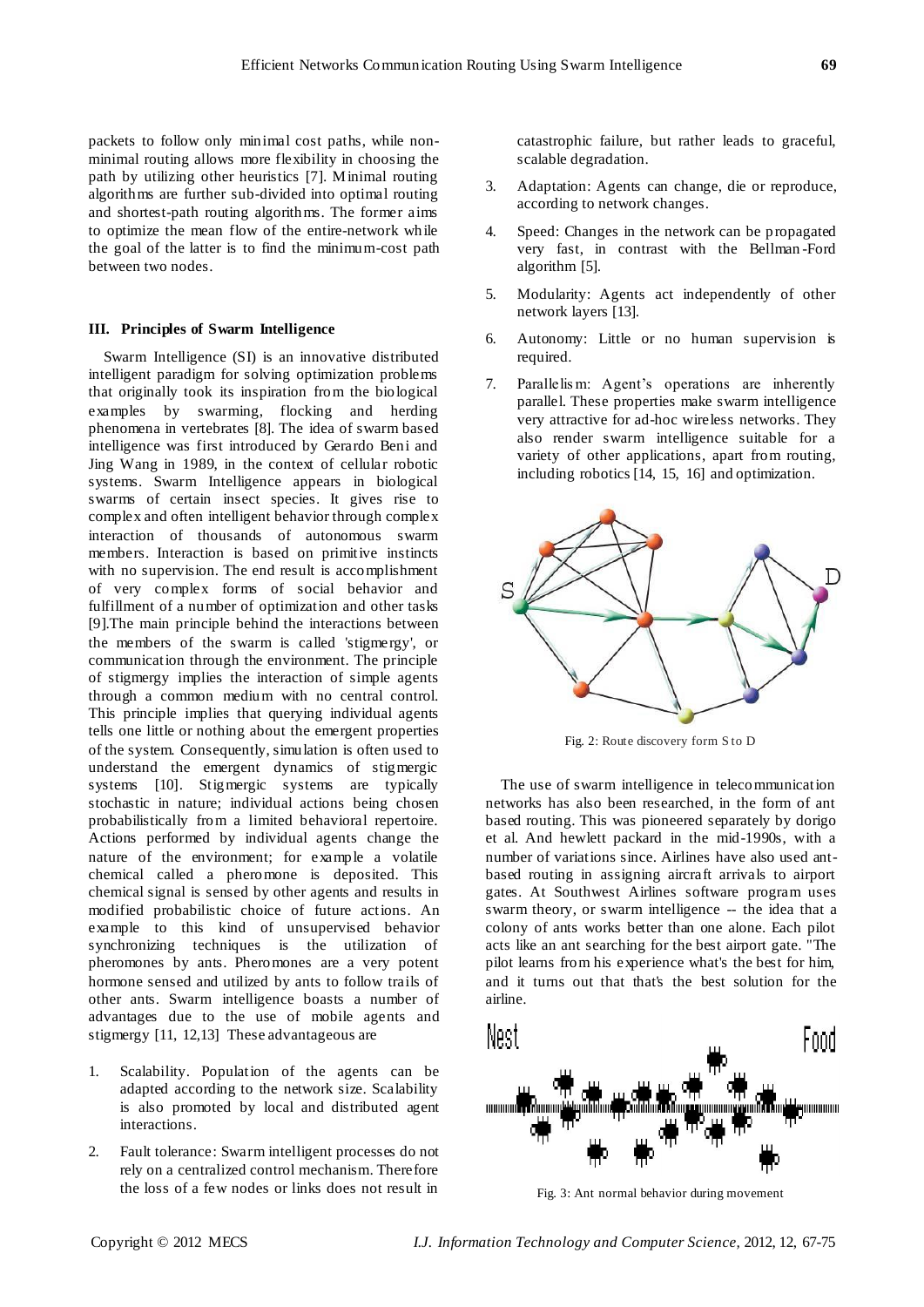

Fig. 4: when interrupt comes in the movement of ants



Fig. 5: Ants adaptive environment Nature

### **IV. Swarm Emergent Problem Solving**

Emergent problem solving is a characteristic of swarm systems. Emergent problem Solving is a class of problem solving where the behavior of individual agents is not goal directed; i.e. by looking at the behavior of single agents little or no information on the problem being solved can be inferred. Swarm problem solving is a bottom-up approach to controlling and optimizing distributed systems. It is a mindset rather than a technology that is inspired by the behavior of social insects that has evolved over millions of years. Peterson suggests that swarms calculate faster and organize better. Swarm systems are characterized by simple agents interacting through the environment using signals that are spatially (and temporally) distributed. By simple we mean that the agents possess limited cognition and memory; sometimes no memory at all. Furthermore, the behavior of individual agents is characterized by a small number of rules. In this document we consider the complexity (or simplicity) of an agent to be a function of the number of rules that are required to explain its behavior. To create Swarm based systems following principles must be satisfied

- 1. Agents are independent, they are autonomous. They are not simply functions as in the case of a conventional object oriented system.
- 2. Agents should be small, with simple behaviors. They should be situated and capable of dealing

with noise. In fact, noise is a desirable characteristic.

- 3. Decentralized do not rely on global information. This makes things a lot more reliable.
- 4. Agents should be behaviorally diverse typically stochastic.
- 5. Allow information to leak out of the system; i.e. introduce disorder at some rate.
- 6. Agents must share information locally is preferable.
- 7. Planning and execution occur concurrently the system is reactive.



Fig. 6: Agent interacting with environment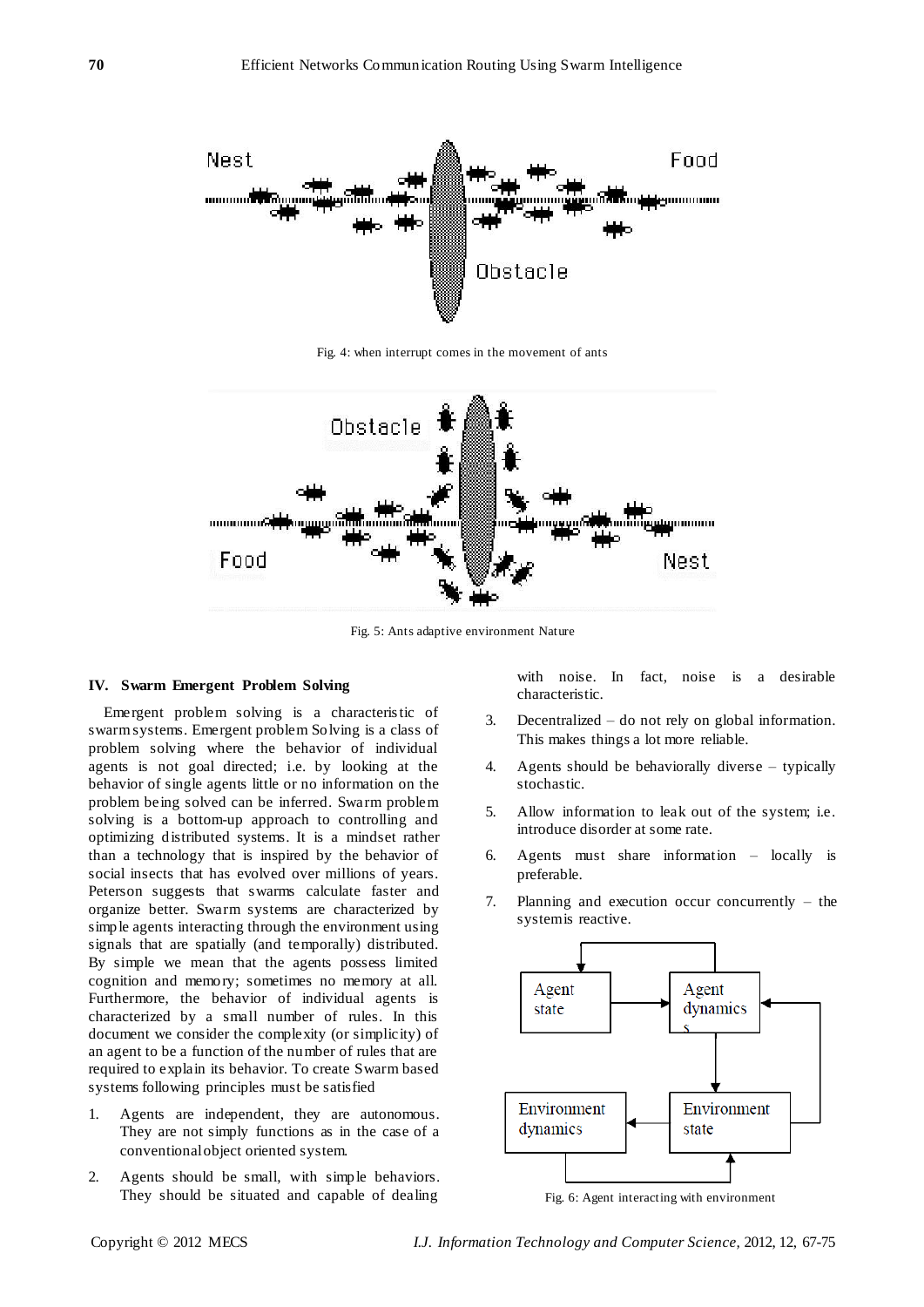The above figure summarizes the interactions between agent and environment. Agent state along with environment state drives agent dynamics i.e. agent action selection. Agent action selection changes environment state through the creation or modification of signals. Environment state is used as input to environment dynamics. The dynamics of the environment causes changes to occur in environment state. What is important in the above figure is that agent state is hidden – only the agent has access to it. Environment state is visible to the agent but has to be stored by the agent if it is to be reused at some later point in time when the agent has (presumably) moved to a different location.

# **V. Swarm Intelligence Routing Algorithms Examples**

There are a number of proposed swarm-based routing algorithms. The most celebrated one is AntNet [17,18] an adaptive agent-based routing algorithm that has outperformed the best-known routing algorithms on several packet-switched communications networks. Other examples also exist and present some interesting variations of swarm-based routing. Oida & Masatoshi [19] present an algorithm dubbed agent-based routing system (ARS) whose main goal is to achieve high utilization of network resources. The authors propose an extension of the AntNet algorithm with QoS guarantees, imposing certain restrictions on bandwidth and hopcount. Lipperts & Kreller [20], take a different agent based approach for load balancing. They propose the use of two classes of agents, dubbed "strategy" agents and "load" agents. The role of the load agents is to find shortest paths based on Dijkstra's algorithm [21].

**A)** *AntNet Algorithm:* Ant Colony Optimization is a model in which multiple agents (ants) parallelly try to achieve a specific task by cooperating among themselves. A natural ant generates chemical substance and deposits on its way to the food source. Since an artificial ant (packet) cannot generate chemical substance, it is modeled to carry memory with it. While moving, the ant can change the pheromone trails (probabilistic value) associated with the problem. AntNet is an ACO algorithm proposed by Gianni Di Caro and Marco Dorigo for data communication networks. Routing is determined by agents implementing forward and backward network exploration. The philosophy behind this technique is that backward ants utilize information gained by forward ants on their trip from source to destination [10]. The forward ants are not responsible for routing updates; their sole purpose is to collect raw data about network conditions and report results to backward ants. It is this data that the backward ants use to update appropriate routing tables of respective nodes (colonies).Brief description of the AntNet is given

below: A forward ant is launched, at regular intervals, towards a destination 'd' from source 's' to find a feasible path from 's' to 'd'.

- 1. At each node, each forward ant which is going towards destination d, selects the next node to move on.
- 2. A cycle is detected when the forward reaches a node which is already present in its memory. If a cycle is detected the nodes which are forming a cycle are removed from the memory.
- 3. When the forward ant reaches the destination node, the Ant agent generates a backward ant, transfers all of its memory to it and the forward ant is killed.
- 4. The backward ant retraces the same path the forward ant traversed but in the reverse direction.
- 5. The backward ant updates the routing table at every node in the path.

Table (1) shows an example of AntNet routing table.

Intermediate quantity in the processing of the raw trip time information, we need a measure that takes on small values when the trip time is short relative to the mean and vice-versa. This quantity, r'

$$
r' = \begin{cases} \frac{T}{c\mu}, c \ge 1, if \frac{T}{c\mu} < 1\\ 1, otherwise \end{cases}
$$

Where  $T$  is the trip time,  $\mu$  is average of  $T$ , and  $C$  is a scaling factor, usually set to 2. Except for the routing table, each node also possesses a table with records of the mean and variance of the trip time to every destination.

Table 1: Ant Routing Table Next hop (B, C)

|   | В    | C    |
|---|------|------|
| E | 0.15 | 0.85 |
| F | 0.75 | 0.25 |

Destination Nodes (E, F)

In this table we see E, F are the destination nodes and B, C are the next hop nodes. These entries in the routing table have probabilities associated with them. These probabilities serve a dual purpose: - (i) these allow backward agents to choose next hop to a destination, (ii) the data packets select the path with the highest probability for the next hop.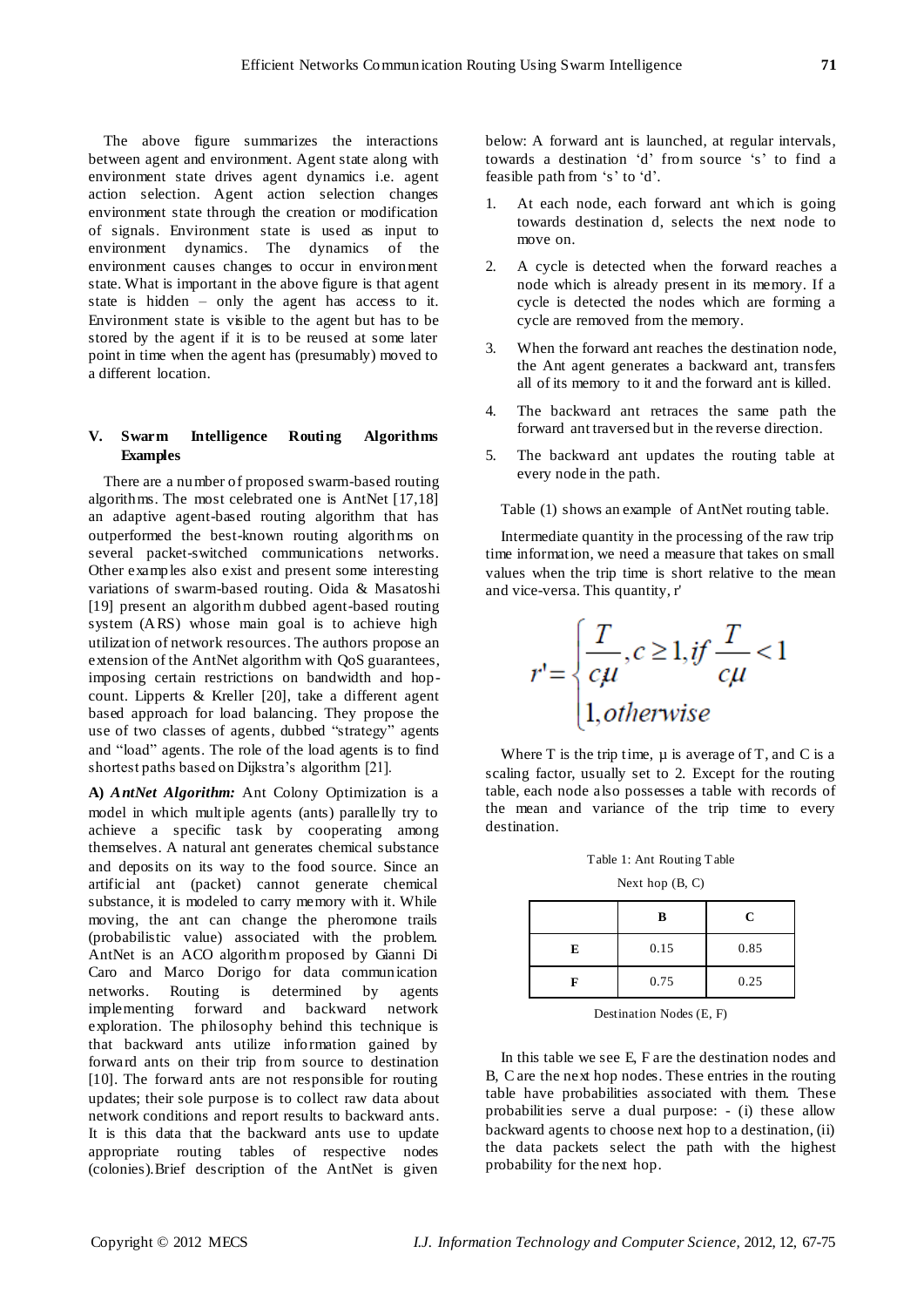

Fig. 7: (a) Forward ant movement (b) Backward ant movement

**B)** *Ant Based Control Routing Algorithm:* Ant based control (ABC) is another stigmergy based ant algorithm designed for telephone networks. It shares many similarities with AntNet, but also incorporates certain differences. The basic principle relies on mobile routing agents, which randomly explore the network and update the routing tables according to the current network state. The routing table, storing probabilities instead of pheromone concentrations, is exactly the same as in AntNet. Also probability balanced randomness of the ants' path selection is employed to favor the detection of new routes. In ABC, the ants only traverse the network nodes probabilistically, while the telephone traffic follows the path of highest probability. The routing table of every node is the same as AntNet. The update philosophy of the routing table is slightly different though. There is only one class of ants, which is launched from the sources to various destinations at regular time intervals. The ants are eliminated once they reach their destination. Therefore, the probabilities of the routing tables are updated as the ant visits the nodes, based on the life of the ant at the time of the visit. One important difference applies to the use of the routing agents is; ABC only uses a single class of ants which are initiated at regular time intervals from every source to a randomly chosen destination. After arriving at a node they immediately update the routing table entries for their source node, meaning that the pheromone pointing to the previous node is increased. It is important to see that only the backward path is influenced and just packets traveling towards the ant's source profit from that route update. The second difference Pertains to the calculation of the routing table update. The probabilities are reinforced by a simple formula without considering any goodness value. Therefore no local traffic statistics are required to be recorded at the nodes.

**C)** *Multiple Round Trip Routing:* Another interesting example of swarm intelligence applied to packetswitched networks is Multiple Round Trip routing [7]. As in AntNet, nodes launch forward ants in regular intervals. The basic version utilizes the cost measured by the forward ants to update the routing table entries.

The forward ant keeps track of the visited notes in a stack and of their associated cost. This cost can be the wait time and the transmission delay for each visited node n. The interesting improvement to this algorithm is based on Bellman's principle of dynamic programming. Every node in the path of a source-destination pair s-d is considered a destination. The back-propagating agent will update the routing table of a visited node n not just for the destination, but also for the intermediate nodes. Hence the updates occur all at once.



Fig. 8: Multiple Trips Routing Example

AntNet and Multiple Trip Routing are two examples of the class of swarm intelligence algorithms that incorporate round-trip agents. In this type of algorithms, the forward ants act as investigators and the backward ants are the ones who update the routing tables. ABC is an algorithm that incorporates only forward agents, who perform the update as they travel through the network. In this type of algorithms updates are faster and more reliable, since there is no delay between the information gathering and the actual update [12].

**D)** *GPS Ant Like Routing Protocols:* In [16] the GPS ant like routing algorithm was introduced which makes use of location information for routing and employs ants only to accelerate the dissemination of routing information, or more precisely, the positions of nodes. All nodes have a routing table where known hosts are stored with their locations and a timestamp of this location. Nodes send out ants that carry the routing table. When a node receives an ant, it compares the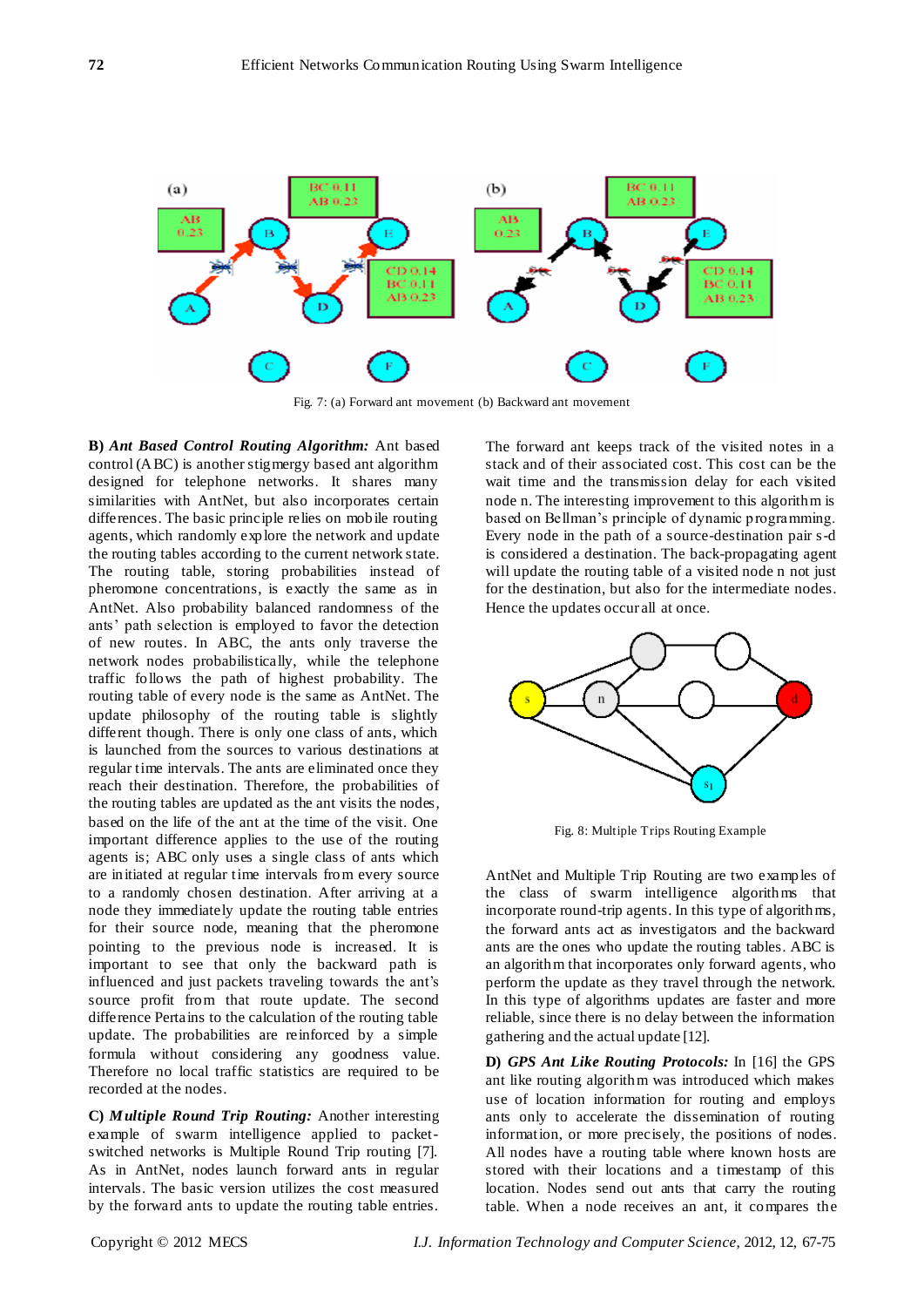timestamp of the entries in its routing table with that of the ant and updates the older with the newer entry. Thus, an ant leaving a node always carries the most updated routing table from the nodes' point of view that has been already visited. Furthermore, a shortest path algorithm is applied to determine the best possible route to a destination. Unfortunately it has been pointed out by Jones et al (2001) remain vague how exactly this is achieved.

**E)** *Ant Colony based Routing Protocols:* The protocol is based on swarm intelligence and especially on the ant colony based meta-heuristic. The routing protocol consists of three phases. In the first one, route discovery phase, new paths are discovered. The creation of new routes requires the use of a FANT, which establishes the pheromone track to the source node, and a BANT, which establishes the track to the destination node. FANTs are broadcasted by the sender to all its neighbors. Each FANT has a unique sequence number to avoid duplicates. A node receiving a FANT for the first time creates a record (destination address, next hop, pheromone value) in its routing table. The node interprets the source address of the FANT as destination address, the address of the previous node as next hop, and computes the pheromone value depending on the number of hops the FANT needed to reach the node. Then the node relays the FANT to its neighbors. When the FANT reaches destination, it is processed in a special way. The destination node extracts the information and then destroys the FANT. A BANT is created and sent towards the source node. In that way, the path is established and data packets can be sent. In the second phase, called route maintenance routes are improved during communication. Data packets are used to maintain the path, so no overhead is introduced. Pheromone values are changing. When a node vi relays a data packet towards destination v0 to a neighbor node vj it increases the pheromone value of the entry. The same happens in the opposite direction. The evaporation process is simulated by regular decreasing of the pheromone values. The third one handles routing failures, especially due to node mobility, a common issue in MANETs. ARA recognizes a route failure through a missing acknowledgement. The links are deactivated by setting to 0 the pheromone value. Then the node searches for an alternative link. If a second path exists, it is used otherwise neighbors are informed of the new situation. ARA fulfils the requirements of distributed operation loop freeness, on-demand operation and sleep period operation (i.e. nodes are able to sleep when their amount of pheromone reaches a threshold). Moreover, routing entries and statistic information are local to each node; several paths are maintained to reach a certain destination and, in a node with sleep mode on, only packets destined to it are processed.

Other swarm intelligent based Protocols: Ad hoc networking with swarm intelligence (ANSI), described in [23] and [24], is a hybrid protocol similar to ZRP.

Proactive ants are periodically emitted to find and maintain paths in the vicinity of a node. Reactive forward and BANTs are used if a node needs to find a path to an unknown destination. The network is clustered into colonies of nodes in [25] to reduce the number of ants. Colony ants are used to find paths between colonies, whereas local ants are used within the colonies. In [26], AODV in [27] was extended by ants to reduce route discovery latency. A fixed number of ants forage continuously and randomly within the network. They keep a history of the recently visited nodes and are only used to disseminate this route information, thus increasing the node connectivity and reducing the amount of route discoveries. Similar to DSR has been described in [28] ants are flooded throughout the network in [29], when a node does not have a route to the destination to which it has to send a packet. The ant keeps track of the followed path. A BANT is created for each FANT arriving at the destination, which travels the reverse path of the corresponding FANT and marks the path with pheromones using information about the path quality collected by the FANT. Data packets are either routed probabilistically, or deterministically based on the highest probability of the next hop.

## **VI. Future Work**

Ideas for extending swarm intelligence from routing in communication networks are abundant and are still an ongoing process. Future work in swarm intelligence also includes introducing 'covert' leaders in mobile swarm networks, who possess knowledge about the destination and sometimes about certain control functions. Calculating the most efficient number for a particular swarm is always a challenge for research teams. Further research in this sub-domain of swarm networks include mathematically analysis of the thresholds of moving speed (for both, mobile agents and leaders) and the leader percentage for the given configuration of robot swarms.

#### **VII. Conclusion**

In this paper, we have presented an overview of swarm intelligence applied to network routing Inherent properties of swarm intelligence include massive system scalability emergent behavior complex global intelligence emerging from simple, local interactions, autonomy and stigmergy. Fortunately these are the properties that are also highly desirable in computer networks. Swarm Intelligence proposes a new way of thinking the solution of the non-linear complex problems. Swarm intelligent based approaches hold great promise for solving numerous problems of ad-hoc power aware networks. Swarm intelligence however is a new field and much work remains to be done.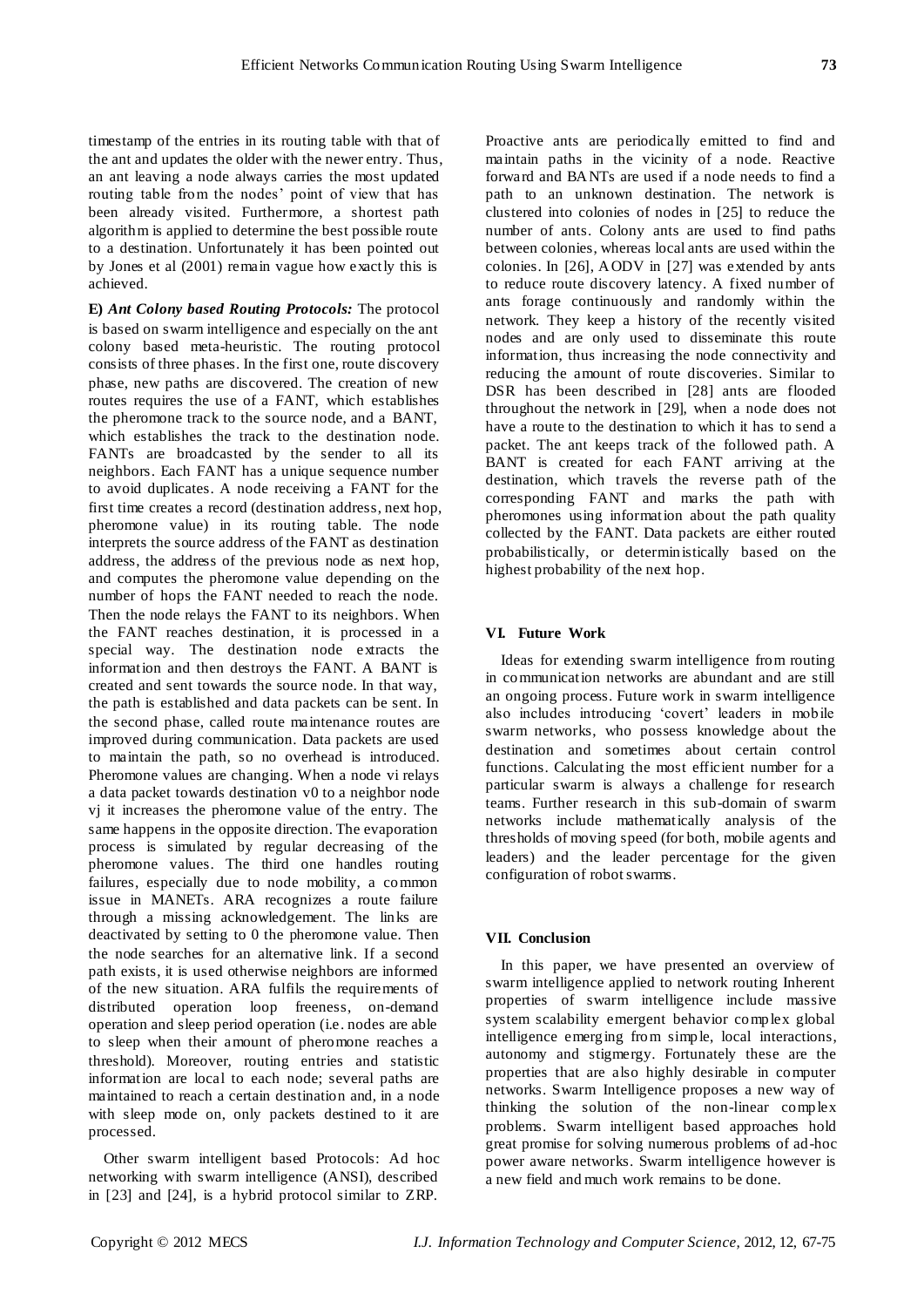#### **References**

- [1] I. Kassabalidis, M. A. El-Sharkawi, R. J. Marks, P. Arabshahi, A. A. Gray. "Swarm intelligence for Routing in communication networks" IEEE Global Telecommunications Conference GLOBECOM, Volume: 6, Pages: 3613—3617, 2001
- [2] M.R. Garey and D.S. Johnson. "Computer and Intractability: A guide to the theory of NP completeness," Freeman San Francisco, 1978
- [3] David Blokh, Gregory Gutin "An Approximation" Algorithm for Combinatorial Optimization Problems with Two Parameters," IMADA preprint PP-1995-14, May 1995
- [4] T. Korkmaz, M. Krunz and S. Tragoudas, "An Efficient Algorithm for Finding a Path Subject to<br>Two Additive Constraints," Computer Additive Constraints," Communications Journal, Vol. 25, No. 3, pp. 225- 238, Feb. 2002.
- [5] D. Bertsekas and R. Gallager. Data Networks. Prentice-Hall, Inc, Upper Saddle River, New Jersey, 1992
- [6] Kennedy J, Shi Y. and Eberhart R.C., "Swarm Intelligence" Morgan Kaufmann Publishers, San Francisco 2001
- [7] K. Oida and M. Sekido, "An agent-based routing system for QoS guarantees", Proc. IEEE International Conference on Systems, Man and Cybernetics, Oct. 12-15, pp. 833-838, 1999.
- [8] Ajith Abraham1, He Guo2, and Hongbo Liu2 "Swarm Intelligence: Foundations, Perspectives and Applications" 2005
- [9] E. Bonabeau, M. Dorigo, and G. Théraula z, Swarm intelligence: from natural to artificial systems, Oxford University Press 1999.
- [10] R. Schoonderwoerd, o.e. holland, j. Bruten Rothkrantz, "ant-based load balancing in telecommunications networks" hpl-96-76, may 21, 1996.
- [11] G. Di Caro and M. Dorigo, "AntNet: a mobile agents approach to adaptive routing", Tech. Rep. IRIDIA/97-12, Universities Libre de Bruxelles Belgium.
- [12] M. Heusse, D. Snyers S. Guérin, and P. Kuntz "Adaptive agent-driven routing and load balancing in communication network", Proc. ANTS'98, First International Workshop on Ant Colony Optimization, Brussels Belgium, October 15-16, 1998
- [13] S. Lipperts and B. Kreller,"Mobile agents in telecommunications networks - a simulative approach to load balancing", Proc. 5th Intl.Conf. Information Systems, Analysis and Synthesis, ISAS'99, 1999.
- [14] Sugawara, K.; Sano, M.; Yoshihara, I.; Abe, K.; Watanabe, Foraging behaviour of multi-robot system and emergence of swarm intelligence, Systems, Man and Cybernetics, 1999. IEEE SMC '99 Conference Proceedings. 1999 IEEE International Conference on, Volume: 3, 1999 Page(s): 257 -262 vol.3
- [15] Fukuda, T.Funato, D. Sekiyama, K.; Arai, F.Evaluation on flexibility of swarm intelligent system Robotics and Automation, 1998. Proceedings. 1998 IEEE International Conference on Volume:4, 1998, Page(s): 3210 -3215 vol.4
- [16] Kawabata, K.; Suzuki, T. Hayama, T. Kobayashi, H., Distributed intelligent control structure for multi-legged walking robots Advanced Motion Control, 1996 Proceedings.1996  $4<sup>th</sup>$  International Workshop on Volume:1,1996, Page(s): 231 -236 vol.1
- [17] E. Bonabeau, M. Dorigo, and G. Théraulaz, Swarm intelligence from natural to artificial systems, Oxford University Press, 1999.
- [18] G. Di Caro and M. Dorigo, "AntNet: a mobile agents approach to adaptive routing", Tech. Rep. IRIDIA/97-12 University Libre de Bruxelles, Belgium.
- [19] K. Oida and M. Sekido, "An agent-based routing system for QoS guarantees", Proc. IEEE International Conference on Systems, Man, and Cybernetics, Oct. 12-15, pp. 833-838, 1999.
- [20] S. Lipperts and B. Kreller, "Mobile agents in telecommunications networks - a simulative approach to load balancing", Proc. 5th Intl. Conf. Information Systems, Analysis and Synthesis, ISAS'99, 1999.
- [21] Dijkstra E.W.: A Note on Two Problems in Connection with Graphs. In: Numeric Mathematics 1, p. 269 – 2711959
- [22] Dr. D. Siva Kumar "Review: Swarm Intelligent based routing Protocols for Mobile Adhoc Networks"International Journal of Engineering Science and Technology Vol. 2 (12), 2010, 7225- 7233
- [23] Rajagopalan S., Jaikaeo C. and She C. (2003) ‗Unicast routing for mobile ad hoc networks with swarm intelligence', University of Delaware, Newark, USA, Technical Report, pp. 2003-2007
- [24] Huang Y., Xiang X., Madey G. and Cabaniss S. (2005) ‗Agent-based Scientific Simulation', IEEE Computing in Science and Engineering, pp. 22-29.
- [25] Haas Z.J., Pearlman M.R. and Samar P(2002a) ‗The bordercast resolution protocol (BRP) for ad hoc networks' Internet Engineering Task Force (IETF), IETF Internet Draft, draft-ietf-manet-zonebrp-